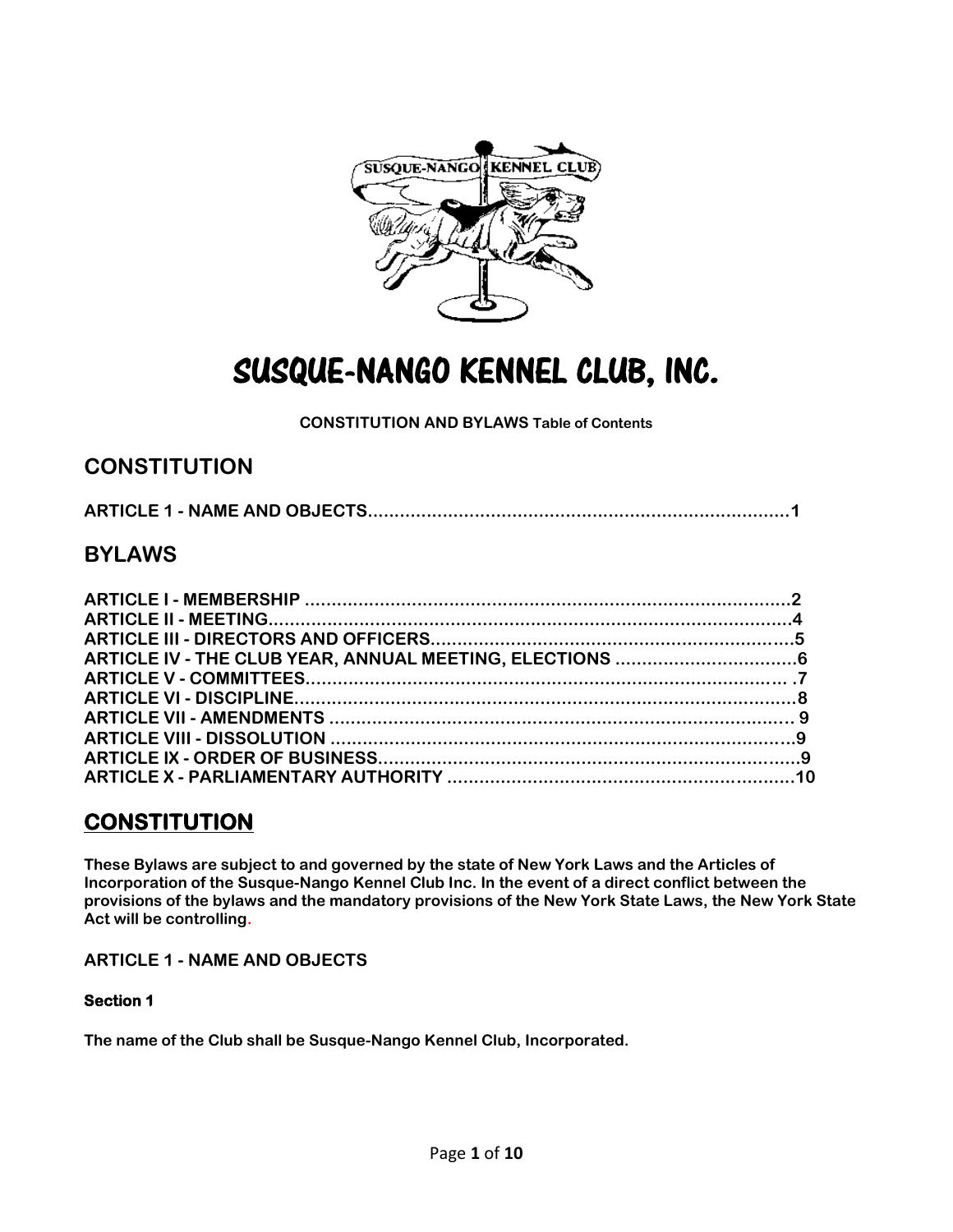### **Section 2**

**The purposes of the Club shall be:** 

**(a) To further the advancement of all breeds of pure-bred dogs and to disseminate knowledge of the same.** 

**(b) To conduct dog shows, obedience trials, sanctioned matches, and any other performance and companion events for which the club is eligible under the rules and regulations of the American Kennel Club, and to encourage sportsmanlike competition at all these events.**

**(c) To devote all profits accruing to the Club to the above purposes or to make specific bequests only upon recommendation of the Board of Directors to such charitable or civic organizations as shall be approved by the majority vote of those in attendance and voting at a Club meeting.** 

### **Section 3**

**No part of the net earnings of the corporation shall inure to the benefit of, or be distributable to its members, officers, directors, or other private persons, except that the corporation shall be authorized and empowered to pay reasonable compensation for services rendered and to make payments and distributions on furtherance of the purposes set forth in the Constitution or in Article I of the bylaws.**

### **Section 4**

**The members of the Club shall adopt and may from time to time revise such bylaws as may be required to carry out these objects.** 

# **BYLAWS**

### **ARTICLE I - MEMBERSHIP**

### **Section 1 - Eligibility**

**While membership is unrestricted as to residence, the club's primary purpose is to be representative of the breeders and exhibitors in its immediate area.** 

**There shall be (5) types of membership open to all persons who are in good standing with the American Kennel Club and who subscribe to the purposes of this club.** 

**Individual member - Open to persons 18 years of age and older who are in good standing with the American Kennel Club and who enjoy all the privileges of the club including the right to vote and hold office.** 

**Lifetime members -Are individuals who have been members for a long period of time and are in good standing with the American Kennel Club. Lifetime members pay no dues but are eligible to vote and hold office. A recommendation for Life Membership is given by the Board of Directors to the membership. The membership votes to approve Life Memberships recommended by the Board.** 

**Junior members - Open to persons 10 - 17 years of age who are in good standing with the American Kennel Club. Junior members cannot vote or hold office and may convert to regular membership upon reaching their 18th birthday.**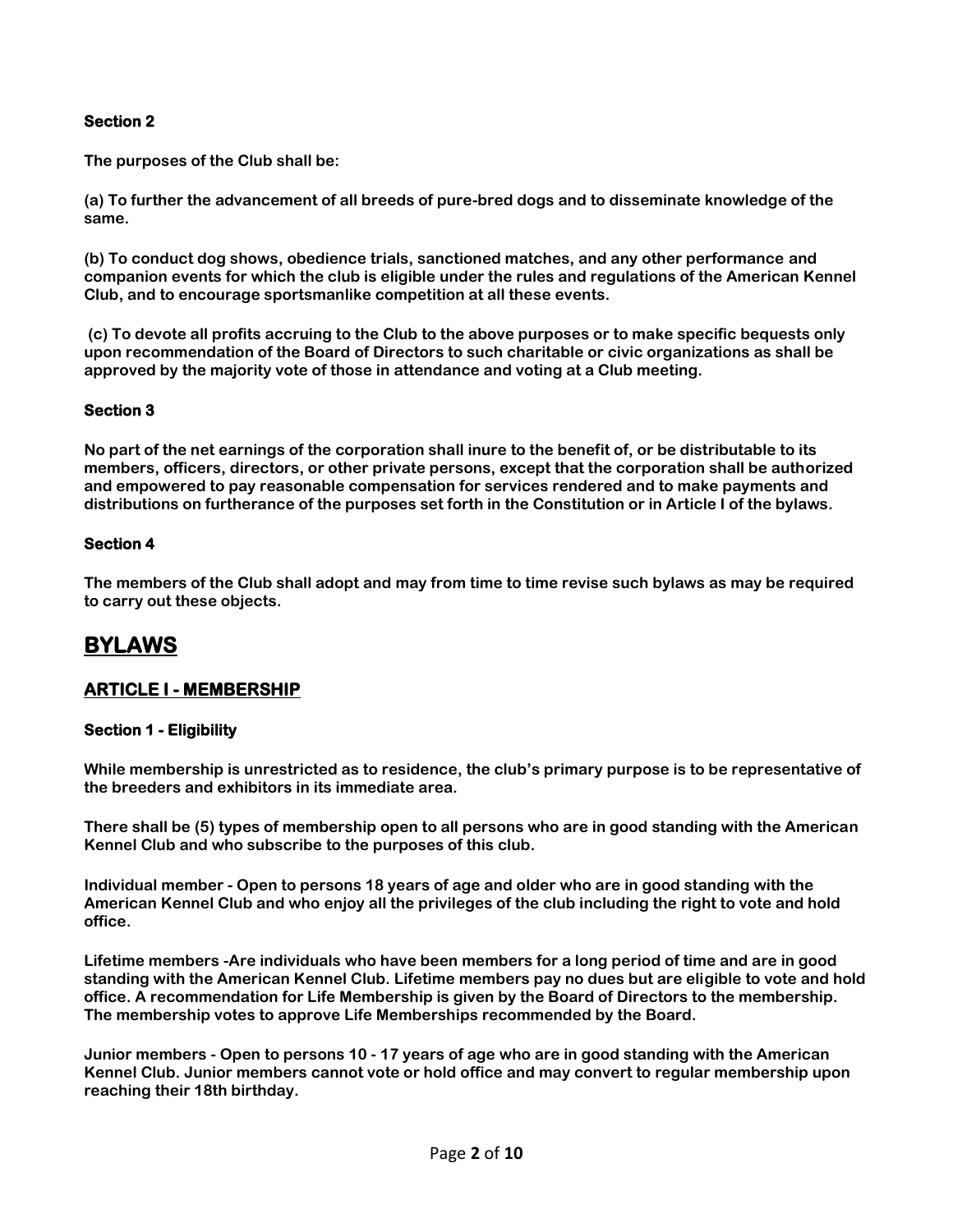**Associate member - Open to persons 18 years of age and older who are in good standing with the American Kennel Club. The Associate member will receive the club Newsletter as the only privilege of membership. Associate members cannot vote or hold office. Associate members may automatically convert to individual or household membership after one year without reapplication if so desired.**

**Household Membership – Open to two (2) persons 18 years or older who reside at the same address and who enjoy all the privileges of the club including voting and holding office. Each of the two is entitled to a separate vote.**

### **Section 2 - Dues**

**Membership dues shall not exceed \$50 per year, payable on or before January 1st of each year. No member may vote whose dues are not paid for the current year. For any Individual or Household becoming members after September 1, their membership will be carried through until the following year. Dues may be changed by a majority vote of the Membership present and voting.**

**During the month of October, the Treasurer shall send to each member a statement of dues for the ensuing year by mail or email.**

**Dues shall be paid by the start of the fiscal year (January 1) so it is clear who has paid dues for the year at the next annual meeting (November).**

### **Section 3 - Election to Membership**

**Each applicant for membership shall apply on a form as approved by the Board of Directors and which shall provide that the applicant agrees to abide by these Constitution and Bylaws and the rules of the American Kennel Club. All applicants are required to attend three meetings of the Club prior to consideration for election to membership. A copy of the Bylaws shall be made available to the applicant.** 

**The application shall state: Name, address, telephone number, and email address and shall have provision for the listing of information which shall be of value to the Club. The application shall carry the endorsement of two members in good standing with the Club. Accompanying the application, the prospective member shall submit dues payment for the current year.** 

**The Board of Directors shall review all applications for membership at its next meeting following publication of the applicant's name in the newsletter. If further consideration is deemed necessary, an application may be held over until the next regular Board meeting for processing. The recommendations of the Board of Directors shall be read to the membership no later than the second regular Club meeting following review of an application by the board. The applicant will be presented to the membership to be voted on by secret ballot. Affirmative votes of two thirds of the members present and voting shall be required to elect the applicant to membership. Applicants for membership who have been rejected by the Club may not re-apply within six months after such rejection.** 

### **Section 4 - Termination of Membership**

**Termination of Membership - Memberships may be terminated:** 

**(a) By RESIGNATION - any member in good standing may resign from the Club upon written notice to the Recording Secretary; but no member may resign while in debt to the Club. Obligations other than dues are considered a debt to the Club, and must be paid in full prior to resignation.** 

**Members severing relations with the Club shall not be entitled to any refund of dues paid for that year.**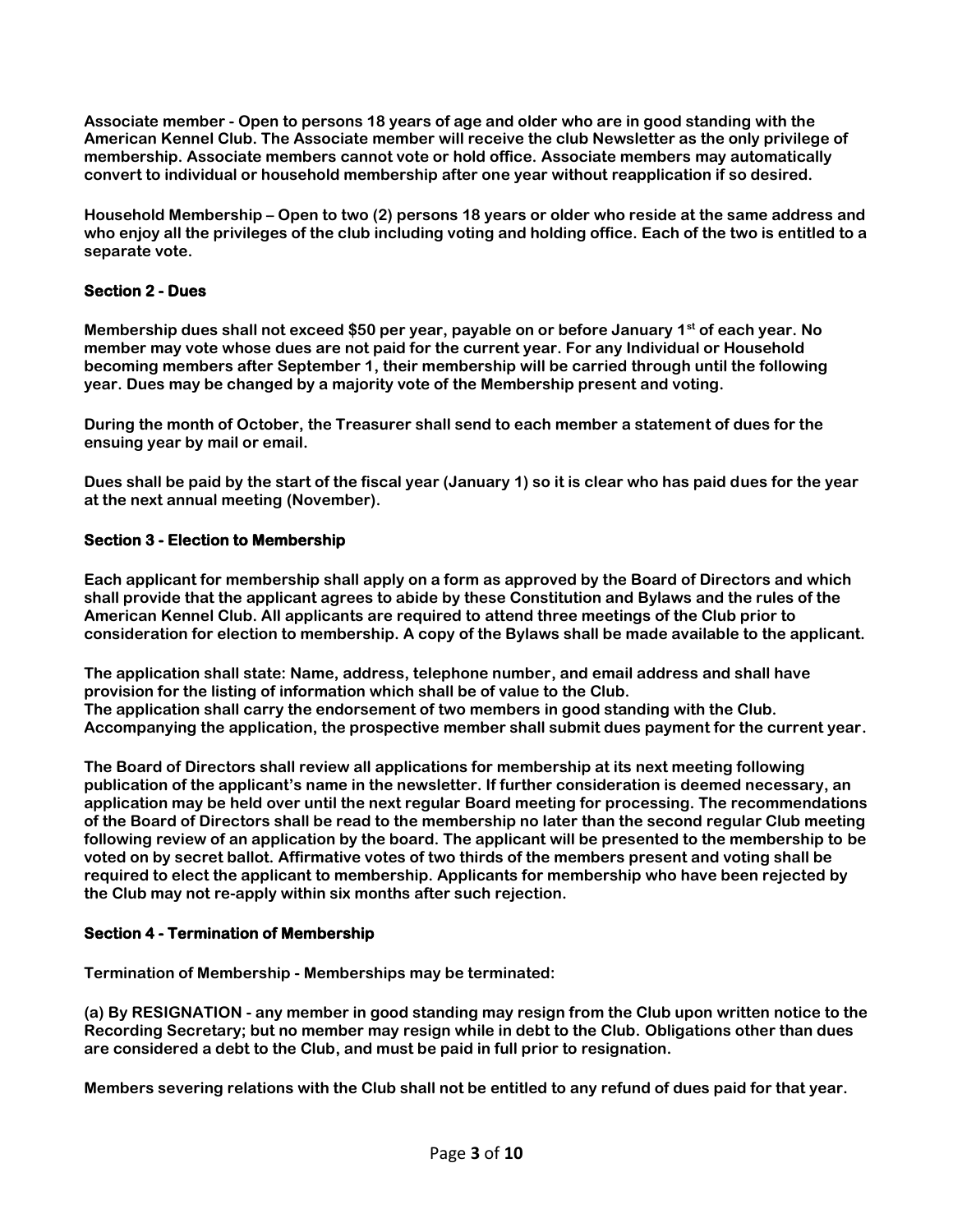**(b) by LAPSING - a membership will be considered as lapsed and automatically terminated, if such member's dues remain unpaid 90 days after the first day of the fiscal year. In no case, may a person be entitled to vote at any meeting whose dues are unpaid as of the date of that meeting.** 

**(c) by EXPULSION - a membership may be terminated by expulsion as provided in ARTICLE VI of these Constitution and Bylaws.** 

**Any person ceasing to be a member for any cause whatsoever and having at the time temporary possession of club property shall immediately on such cessation return to the club such properties and be given receipt for the same.**

### **ARTICLE II - MEETING**

### **Section 1 - Club Meetings**

**Club Meetings - Meetings of the Club in person may be held in the County of Broome each month unless otherwise ordered by the Board of Directors by reason of emergency, or if such meetings conflict with a generally observed holiday, or are under State and/ or Federal guidelines.**

**Meetings will be held at such day, hour and place as may be designated by the Board of Directors. Official notice of regular meetings shall be sent by mail or e-mail, 10 days prior to the date of the meeting by the Corresponding Secretary or designee. The monthly Newsletter shall be sent by e-mail or by mail. The quorum for such meeting shall be 20% of the eligible voting members in good standing. In computing a quorum, only Individual, Household, and Life members are included.** 

**Meetings may be conducted in person, or by electronic, virtual, teleconference or methods as may be developed in accordance with state law. Authentication verification will be by email address or phone number as listed on the current membership list.**

### **Section 2 - Special Club Meetings**

**Special Club Meetings - Special Club Meetings may be called by the President, or by a majority vote of the members of the Board who are present and voting at any regular or special meeting of the Board, or by the Corresponding Secretary upon receipt of a petition signed by five (5) members of the Club who are in good standing. Such special meetings may be held in the County of Broome or by electronic, virtual, teleconference or methods as may be developed in accordance with state law at such hour and place as may be designated by the person or persons authorized herein to call such meetings. Written notice of such meetings shall be e-mailed or mailed by the Corresponding Secretary or designee at least five (5) days and not more than fifteen (15) days prior to the date of the meeting, and said notice shall state the purpose of the meeting and no other Club business may be transacted thereat. The quorum for such a meeting shall be 20% of the eligible voting members in good standing.** 

### **Section 3 - Board Meetings**

**Board Meetings - Meetings of the Board of Directors may be held in the County of Broome and at such hour and place as may be designated by the Board, unless otherwise ordered by the Chairman. Written notice of such meetings shall be e-mailed or mailed by the Corresponding Secretary or designee at least five (5) days prior to the date of the meeting. The quorum for such a meeting shall be a majority of the Board. Meetings may be conducted in person or by electronic, virtual, teleconference or methods as may be developed in accordance with state law. All members of the board must have access to the technology used. Authentication procedures for each board member should be in place to ensure that those people are who they state they are.**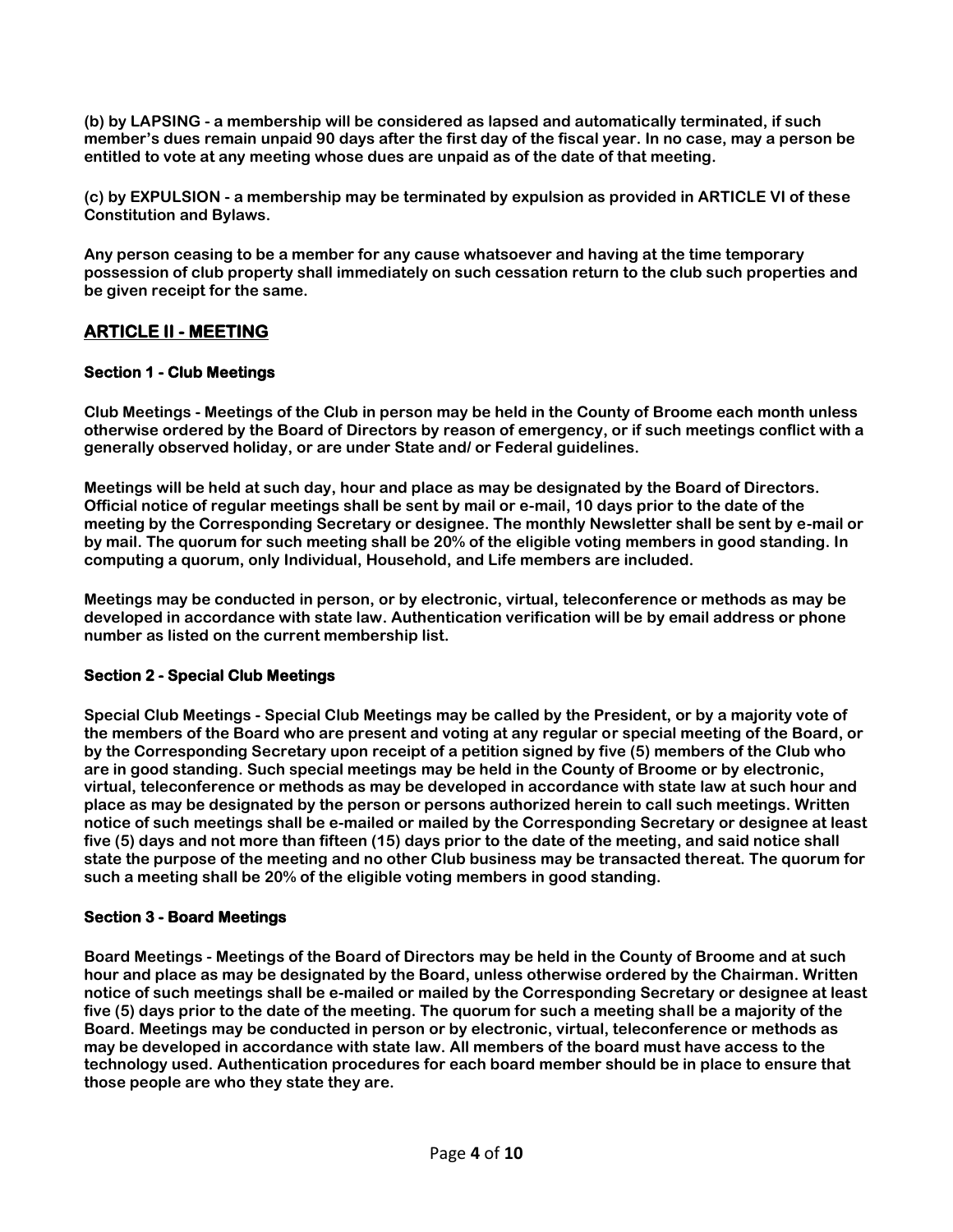### **Section 4 - Special Board Meetings**

**Special Board Meetings - Special meetings of the Board may be called by the Chairman or by the secretary of the Board upon receipt of a written request signed by at least three (3) members of the Board. Such special meetings may be held in the County of Broome or by electronic, virtual, teleconference or methods as may be developed in accordance with state law and at such hour and place as may be designated by the person authorized herein to call such a meeting. Written notice of such meeting shall be e-mailed or mailed by the Secretary of the Board at least five (5) days and not more than ten (10) days prior to the date of the meeting. Any such notice shall state the purpose of the meeting and no other business shall be transacted thereat. A quorum for such a meeting shall be a majority of the Board.**

**Non-voting members do not count towards the determination of a quorum.**

### **Section 5 - Voting**

**Unless otherwise specified in these Bylaws, each member in good standing whose dues are paid for the financial /fiscal year shall be entitled to one vote at any meeting of the Club at which the member is present. Proxy voting will not be permitted at any club meeting or election.** 

### **ARTICLE III - DIRECTORS AND OFFICERS**

### **Section 1 - Board of Directors**

**Board of Directors - The Board shall be comprised of the officers: President, First Vice-President, Second Vice-President, Treasurer, Corresponding Secretary, Recording Secretary and three other persons all of whom shall be members in good standing. The elected Board Members shall be elected for one-year terms at the Club's annual meeting as provided in Article IV and shall serve until their successors are elected. General management of the Club's affairs shall be entrusted to the Board of Directors.** 

### **Section 2 - Officers**

**Officers - The officers of the Club shall be President, First Vice-President, Second Vice-President, Recording Secretary, Corresponding Secretary, Treasurer, and AKC Delegate. They shall be elected at the Annual Meeting and shall serve in their respective capacities for one (1) year, except the AKC Delegate which is a two year term.**

### **Section 3 - Duties of Officers**

#### **Duties of Officers**

**(a) The PRESIDENT shall preside at all meetings of the Club and shall have the duties and powers normally appurtenant to the office in addition to those particularly specified by these Bylaws.** 

**(b)The FIRST VICE-PRESIDENT shall perform the duties of the President in the absence of the President in the case of the Presidents death, absence or incapacity, and perform any other duties incidental to their office. The First Vice-President shall maintain a list of all current members. The list will include their home address, email, and phone number and be available to all members in good standing. This membership list will be used to authenticate any membership meeting.**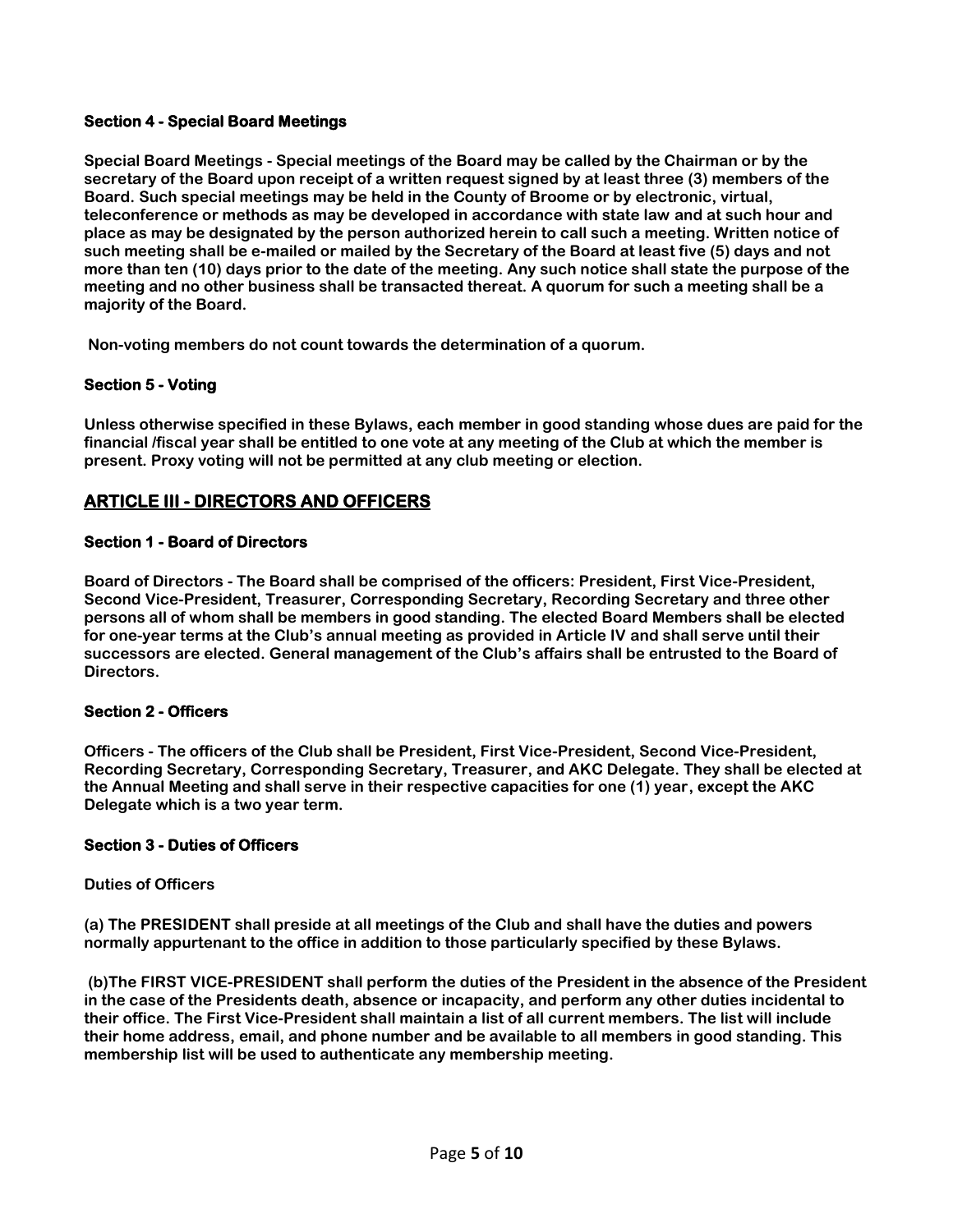**(c)The SECOND VICE-PRESIDENT shall perform the duties of the President in the absence of both the President and First Vice-President and any other duties incidental to their office. The Second Vice-President shall succeed to the office of President in the event of vacancies in both the President and First Vice-President offices.** 

**(d) The RECORDING SECRETARY shall keep a record of all meetings of the Club and of the Board and all matters of which a record shall be ordered by the Club, notify members of meetings and new members of their election to membership, notify officers & directors of their election to office and carry out such other duties as prescribed in these by-laws.**

**(e) The CORRESPONDING SECRETARY shall be responsible for all correspondence to and from the Club.** 

**(f) The TREASURER shall receive all monies belonging to the Club giving receipts for same. Moneys shall be deposited in a bank, satisfactory to the Board of Directors, in the name of the Club. The books shall be at all times open to the Board of Directors and any member in good standing for inspection. The books shall be audited annually. The Treasurer shall pay all bills by check. The Treasurer shall, at the Annual Meeting, render to the Club an account of all monies received and expended during the previous year. The Treasurer shall be bonded and premium of bond paid by the Club. The Treasurer shall notify all members that annual dues are payable and shall be charged with collecting all dues, giving receipts for same.** 

**(g) The AKC DELEGATE shall represent the Club at all Delegate meetings. The Delegate is elected by the membership at the annual meeting to serve a two year term. The Delegate is not considered a member of the board, but an officer. The delegate will report to the club any pertinent information to the club functioning.**

### **Section 4 - Vacancies**

**Any vacancies occurring on the Board or among the offices during the year shall be filled until the next election by a majority vote of all the then members of the Board at its first regular meeting following the creation of the vacancy, or at a Special Board Meeting called for that purpose; except that a vacancy in the office of President shall be filled automatically by the First Vice-President and the resulting vacancy in the office of First Vice-President shall be filled by the Board.** 

### **ARTICLE IV - THE CLUB YEAR, ANNUAL MEETING, ELECTIONS**

### **Section 1 - Club Year**

**Club Year - The Club's financial/ fiscal year shall begin on the first day of January and end on the 31st day of December. The club's official year shall begin immediately at the conclusion of the election at the annual meeting and shall continue through the election at the next annual meeting.** 

### **Section 2 – Annual Meeting**

**Annual Meeting - The Annual Meeting shall be held in the month of November at which Directors and Officers and AKC Delegate (once every two years) for the ensuing year shall be elected by secret ballot by those members present and in good standing in accordance with these bylaws from among those nominated in accordance with Section 3 of this article. They shall take office on January 1st , and each retiring Officer shall turn over to the successor in office all properties and records relating to that office within 30 days after election.**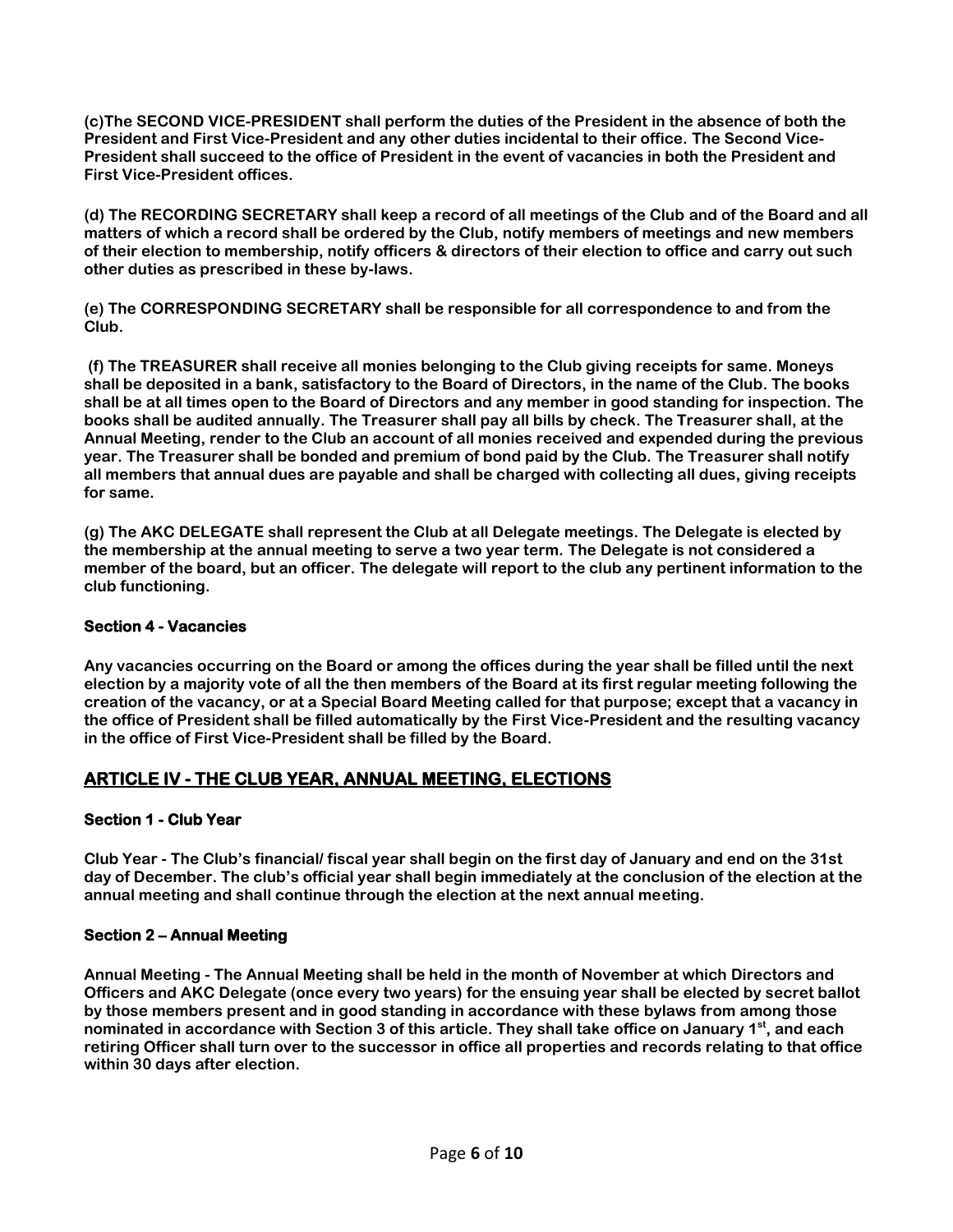### **Section 3 - Elections**

**Elections - The nominated candidate receiving the greatest number of votes for each office shall be declared elected. The nominated candidates for positions on the Board who receive the greatest number of votes for such positions shall be declared elected.**

### **Section 4 - Nominations**

**Nomination - No person may be a candidate in a Club election who has not been nominated. At the August meeting, the Board shall appoint the nominating committee, consisting of five members, not more than one of whom may be a member of the Board. The Board shall name a chairman for the committee and it shall be his or her duty to call a committee meeting on or before September 15.** 

**(a) The Committee shall nominate one candidate for each of the Offices and Board positions outlined in Article IV (and for the Delegate, who may, but need not be an Officer).**

**(b) The Committee shall immediately notify the Corresponding Secretary of their nominations and the Corresponding Secretary or designee shall be responsible for notifying those nominated. Any person so nominated who refuses to be a candidate for the position nominated shall notify the Corresponding Secretary two weeks prior to the October meeting. The Secretary shall, at least ten days before the October meeting notify each member in writing of the candidates so nominated.** 

**(c) Additional nominations may be made at the October meeting by any member in attendance provided that the person so nominated does not decline when his or her name is proposed and provided further, that if the proposed candidate is not in attendance at this meeting, the proposer shall present to the Corresponding Secretary a written statement from the proposed candidate signifying his or her willingness to be a candidate.** 

**(d) No person except for the AKC Delegate may be a candidate for more than one position as an officer and the additional nominations which are provided for herein may be made only from among those members who have not accepted a nomination of the nominating Committee for an office.**

**(e) Nominations cannot be made at the Annual Meeting or in any other manner than as provided in this Section.** 

#### **Section 5 - Election of Delegate to the American Kennel Club**

**Election of Delegate to the American Kennel Club - The Delegate to the American Kennel Club is not considered a member of the Board, but an Officer of the Club and shall be elected and take office every other year. The AKC Delegate shall be nominated, elected and take office in accordance with Sections 2, 3, 4 of Article III. The Delegate may simultaneously serve/run for any other office of the Club.** 

### **ARTICLE V - COMMITTEES**

**Section 1 The Board may each year appoint standing committees to advance the work of the Club in such matters as dog shows, obedience trials, trophies, annual prizes, membership and other fields which may well be served by committees. Such committees shall always be subject to the final authority of the Board to aid it on particular projects.**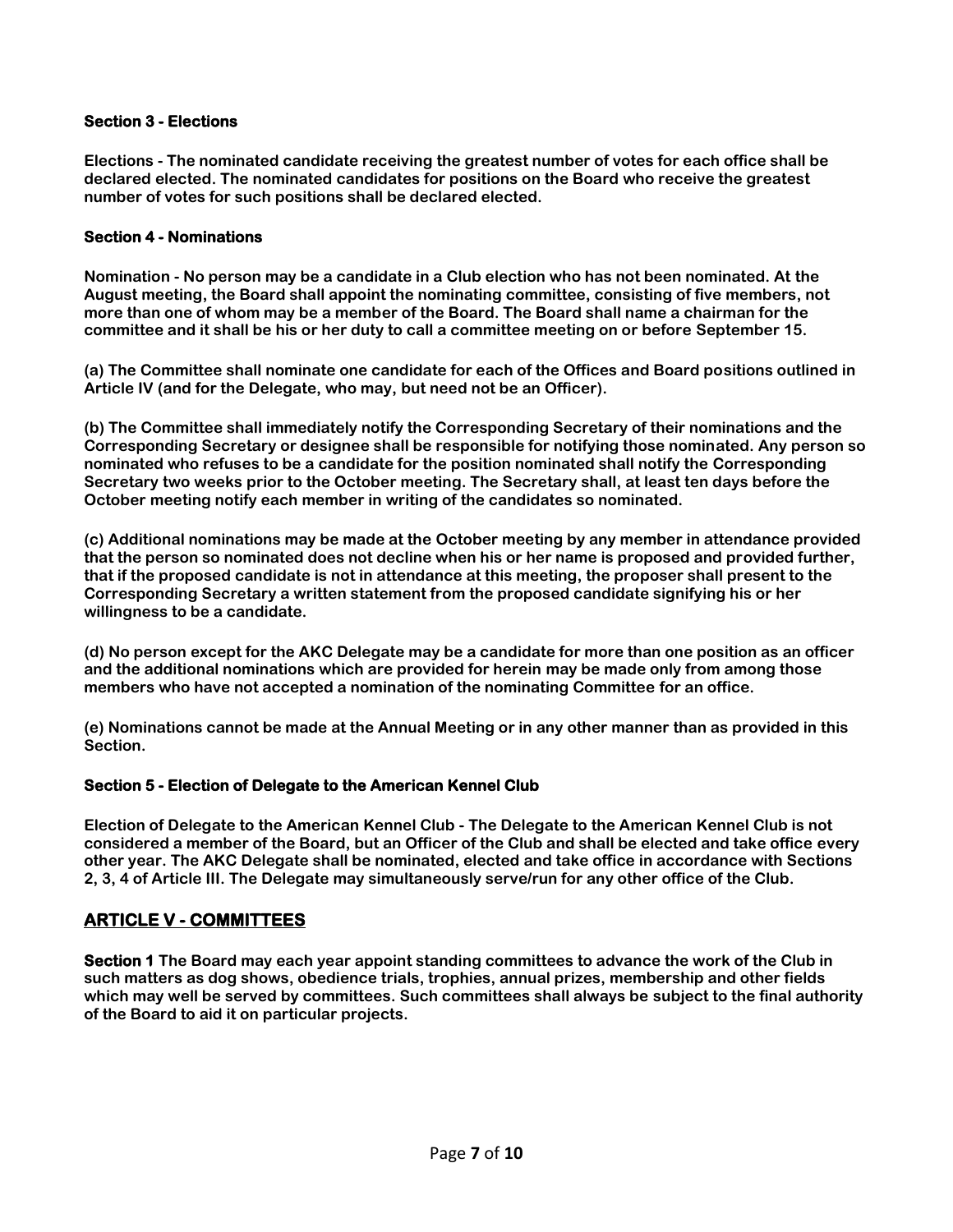### **Section 2 - Termination of Committee Appointment**

**Any committee appointment may be terminated by a majority vote of the full membership of the Board upon written notice to the appointee; and the Board may appoint successors to those persons whose services have been terminated. Upon termination, the committee shall turn over to the Recording Secretary all records and properties relating to that committee within 30 days. In case of a committee member termination, such properties shall be turned over to the committee within 30 days.**

### **ARTICLE VI - DISCIPLINE**

### **Section 1 - A.K.C. Suspension**

**American Kennel Club Suspension - Any member who is suspended from any of the privileges of the American Kennel Club automatically shall be suspended from the privileges of the Club for a like period.** 

### **Section 2 - Charges**

**Charges - Any member may prefer charges against a member for alleged misconduct prejudicial to the best interests of the Club. Written charges with specifications must be filed in duplicate with the Corresponding Secretary together with a deposit of \$ 50.00 which shall be forfeited if such charges are not sustained by the Board following a hearing. The Corresponding Secretary shall promptly send a copy of the charges to each member of the Board or present them at a Board meeting and the Board shall first consider whether the actions alleged in the charges, if proven, might constitute conduct prejudicial to the best interests of the Club. If the Board considers that the charges do not allege conduct, which would be prejudicial to the best interests of the Club, it may refuse to entertain jurisdiction of the charges. If the Board does consider the charges, it shall fix a date of a hearing by the Board not less than 3 weeks, nor more than 6 weeks thereafter. The Corresponding Secretary shall promptly send one copy of the charges to the accused member by certified mail return receipt requested, or other form of receipted or acknowledged delivery. It will set forth a time and place at which the accused may attend and present any defense, call witnesses, or answer, together with a notice of the hearing and an assurance that the defendant may personally appear in his or her own defense and bring witnesses if desired.** 

### **Section 3 - Board Hearing**

**Board Hearing - The Board shall have complete authority to decide whether counsel may attend the hearing, but both complainant and defendant shall be treated uniformly in that regard. Should charges be sustained, after hearing all the evidence and testimony presented by complainant and defendant, the Board may, by a majority vote of those present, reprimand or suspend the defendant from all privileges of the Club for not more than six (6) months from the date of the hearing. And, if it deems that punishment insufficient, it may also recommend to the membership that the penalty be expulsion. In such case, the suspension shall not restrict the defendant's right to appear before his or her fellow members at the ensuing Club meeting which considers the board's recommendation. Immediately after the Board has reached a decision, its findings shall be put in written form and filed with the Recording Secretary. The Corresponding Secretary, in turn, shall notify each of the parties of the Board's decision and penalty, if any.** 

### **Section 4 – Reprimand**

**The Board by majority vote may issue a reprimand to a member. A reprimand is a written warning to a member after charges have been filed in accordance with the Bylaws, and it is determined that the member's conduct was not severe enough to warrant a suspension or a recommendation for expulsion.**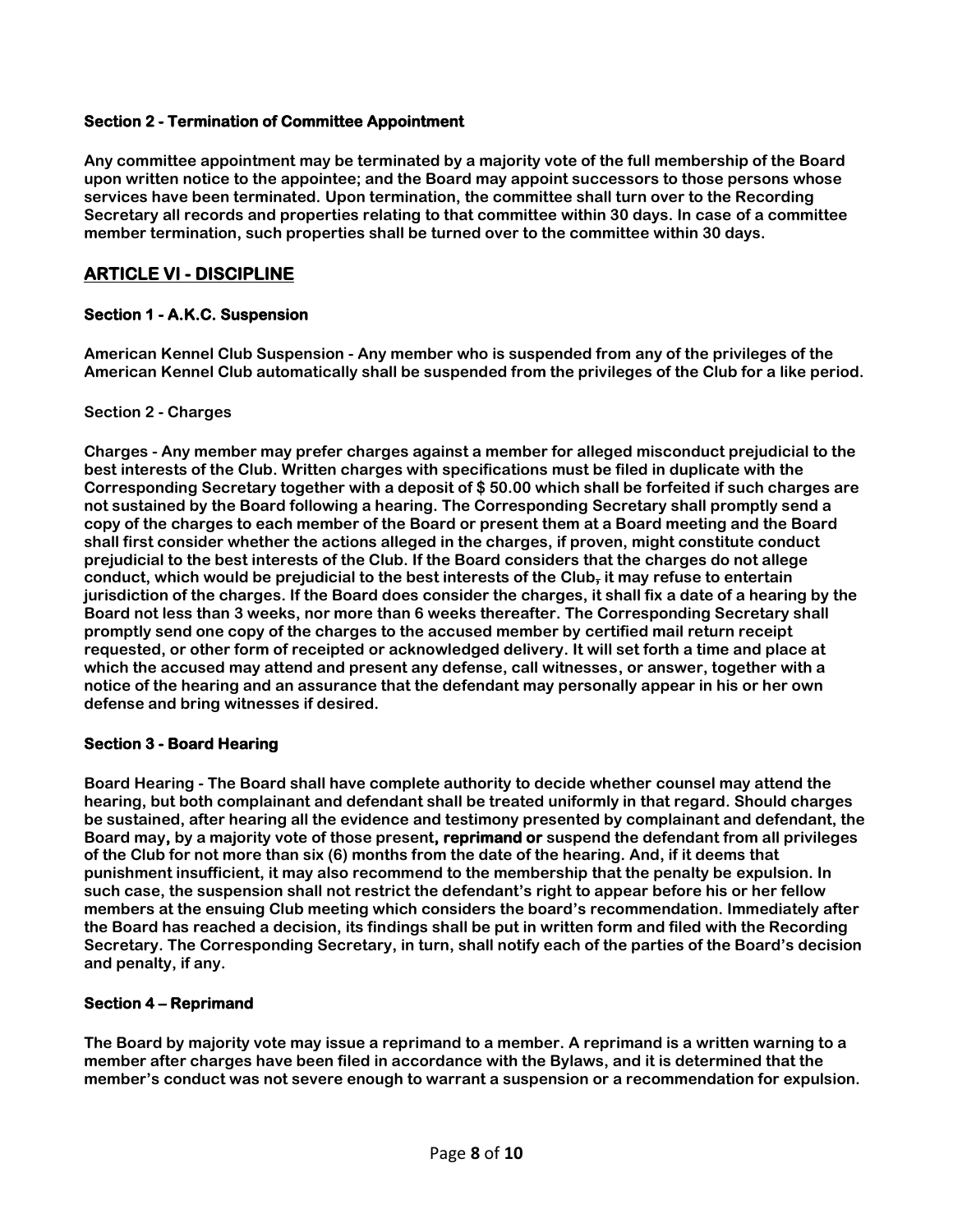### **Section 5- Expulsion**

**Expulsion - Expulsion of a member from the Club may be accomplished only at a meeting of the Club following a Board hearing and upon the Board's recommendation as provided in Section 3 of this Article. Such proceedings may occur at a regular or special meeting of the Club to be held within 60 days but not earlier than 30 days after the date of the Board's recommendation of expulsion. The defendant shall have the privilege of appearing in his or her own behalf, though no evidence shall be taken at this meeting. The President shall read the charges and the Board's findings and invite the defendant, if present, to speak in his or her own behalf, if desired. The members shall then vote by secret written ballot on the proposed expulsion. A 2/3 vote of those present and voting at the meeting shall be necessary for expulsion. If the expulsion is not so voted, the Board's suspension shall stand.** 

### **ARTICLE VII - AMENDMENTS**

### **Section 1**

**Amendments to the constitution and bylaws may be proposed by the board of directors or by written petition addressed to the Corresponding Secretary, signed by 20 percent of the membership in good standing. Amendments proposed by such petition shall be promptly considered by the board of directors and must be submitted to the members with recommendations of the board within three months of the date when the petition was received by the Corresponding Secretary.** 

#### **Section 2**

**The constitution and bylaws may be amended by 2/3 secret vote of the members present and voting at any regular or special meeting called for the purpose, provided the proposed amendments have been included in the notice of the meeting and sent (such as via USPS and/or via email as required by state law) to each member at least two weeks prior to the date of the meeting."** 

**No amendments to the Constitution Bylaws that is adopted by the Club shall become effective until it has been approved by the Board of Directors of the American Kennel Club.** 

### **ARTICLE VIII - DISSOLUTION**

#### **Section 1**

**Dissolution - The Club may be dissolved at any time by the written consent of not less than 2/3 of the members in good standing (and in accordance with State Law). In the event of the dissolution of the Club other than for purposes of reorganization whether voluntary or involuntary or by operation of law, none of the property of the Club nor any assets of the Club shall be distributed to any members of the Club, but after payment of the debts of the Club, its property and assets shall be given to a charitable organization for the benefit of dogs selected by the Board unless otherwise prohibited by State Law.**

### **ARTICLE IX - ORDER OF BUSINESS**

#### **Section 1**

**At meetings of the club, the order of business, so far as the character and nature of the meeting may permit, shall be as follows:**